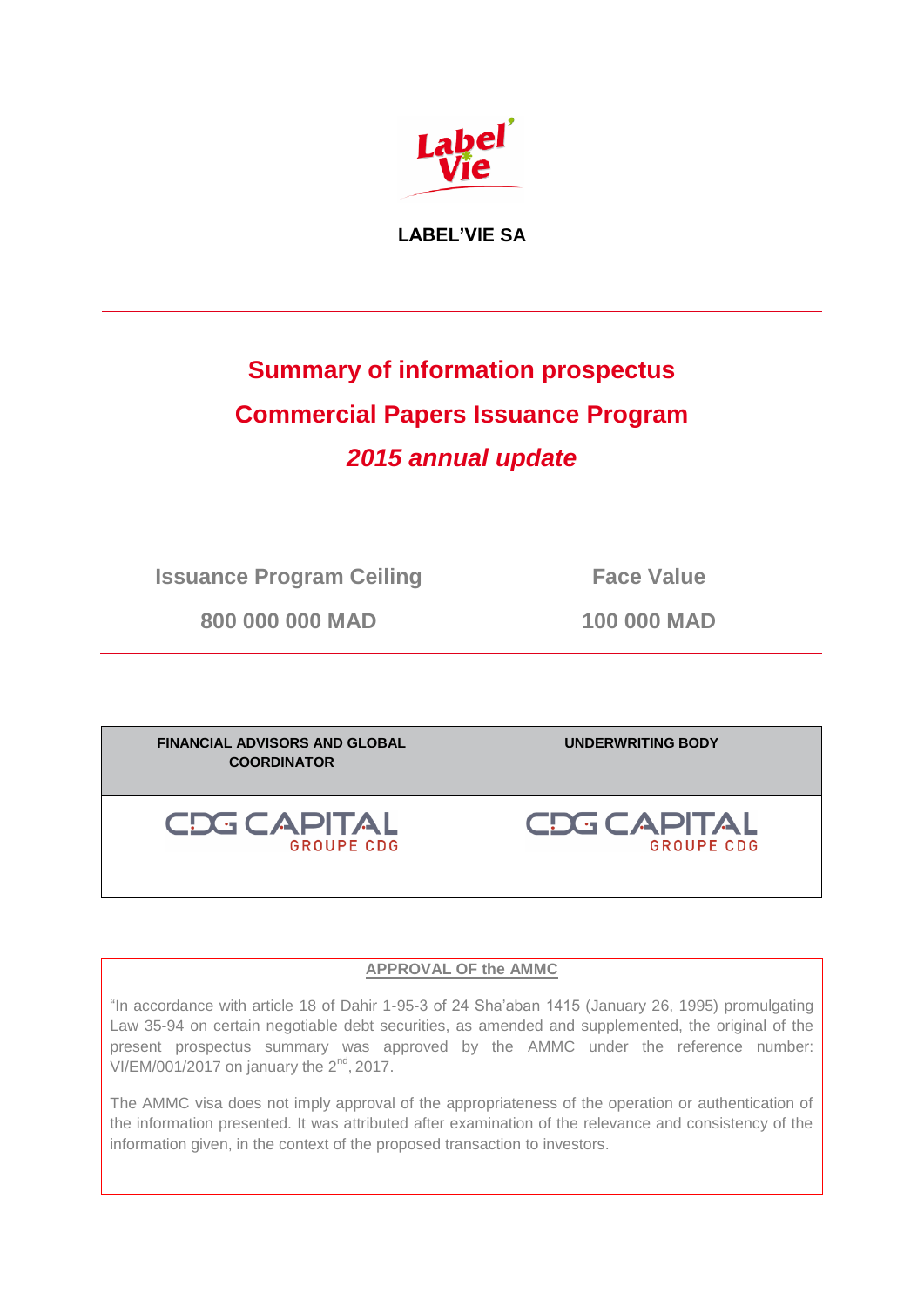

# **Notice**

On january the 2nd, 2017, the AMMC approved a prospectus related to the 2015 annual update of the commercial paper issuance program by Label'Vie S.A.

The prospectus approved by AMMC may be consulted at any time at the registered headquarters of the company and at its financial advisor, CDG Capital. It will also be made available at the headquarters of the placement agents in a deadline of 48 hours maximum.

The prospectus is also available on the AMMC website: [www.ammc.ma](http://www.ammc.ma/)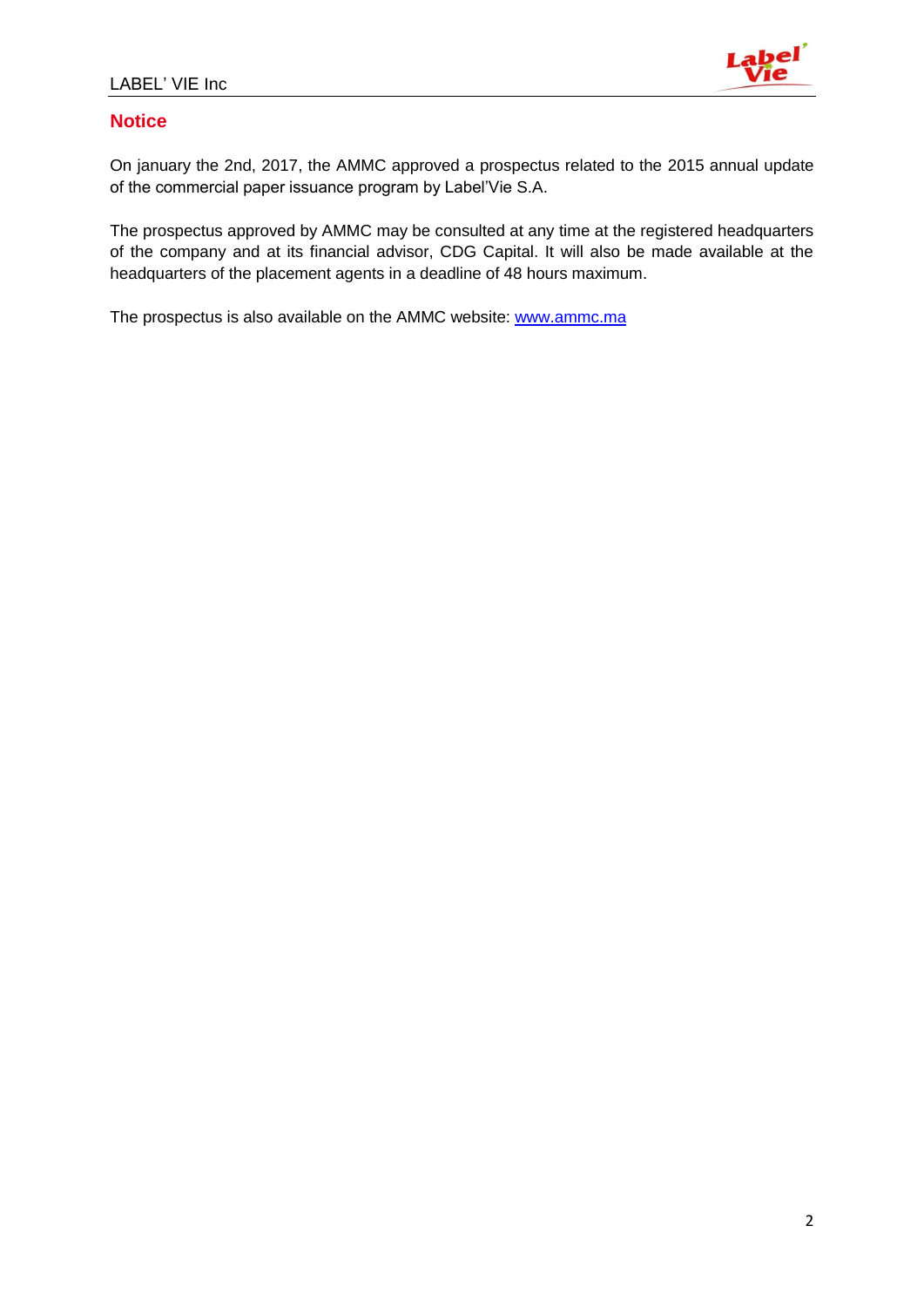

### **I. INTRODUCTION OF THE OPERATION**

**1. Objectives of the Operation** 

The Label'Vie Inc. would like to start a commercial papers issuance Program in order to:

- Deal with the temporary cash-flow needs induced by changes working capital requirement during the year;
- Vary funding sources in order to better negotiate with its financial partners;
- **•** Optimize the cost of short-term financing by partially substituting commercial papers to existing bank loans;
- Consolidate its image among institutional investors through increased visibility on the capital market.

| Nature of securities               | Negotiable debt securities dematerialized by registration with the<br>Central Depositary (Maroclear) and registered in an account with<br>authorized affiliates.                     |
|------------------------------------|--------------------------------------------------------------------------------------------------------------------------------------------------------------------------------------|
| <b>Legal form of securities</b>    | Commercial Papers out to bearer                                                                                                                                                      |
| <b>Issuance ceiling</b>            | 800 000 000 MAD                                                                                                                                                                      |
| Face value                         | 100 000 MAD                                                                                                                                                                          |
| <b>Number of securities</b>        | 8 0 0 0                                                                                                                                                                              |
| <b>Maturity</b>                    | Between 10 days and 1 year                                                                                                                                                           |
| <b>Enjoyment date</b>              | At the date of payment.                                                                                                                                                              |
| Interest rate                      | Fixed or floating determined for each issue depending on market<br>conditions                                                                                                        |
| <b>Interest</b>                    | Post-counted.                                                                                                                                                                        |
| <b>Coupon payment</b>              | In fine, at due date of each commercial paper                                                                                                                                        |
| <b>Repayment</b>                   | In fine, at due date of each commercial paper                                                                                                                                        |
| <b>Assimilation clause</b>         | The commercial paper issued is not assimilated to any previous<br>issue                                                                                                              |
| <b>Negotiability of securities</b> | No restriction is imposed by the conditions of the issuance in regards<br>to the negotiability of the issued commercial paper. The securities<br>are negotiable by mutual agreement. |
| <b>Guarantee</b>                   | The issue is not the subject of any guarantee                                                                                                                                        |
| Ranking                            | The issuance program of commercial paper is not subject to any<br>other indebtedness of the company.                                                                                 |

**2. Information on the securities to be issued**

### **3. Body in charge of investment – Financial intermediary**

| Financial advisor and global<br>coordinator                      |                    | Tour Mamounia, Place Moulay                                                      |
|------------------------------------------------------------------|--------------------|----------------------------------------------------------------------------------|
| Underwriting body                                                | <b>CDG CAPITAL</b> | El Hassan - Rabat<br><b>Phone: 05 37 66 52 52</b><br><b>Fax</b> : 05 37 66 52 80 |
| Domiciliation agent, providing<br>the Issuer's financial service |                    |                                                                                  |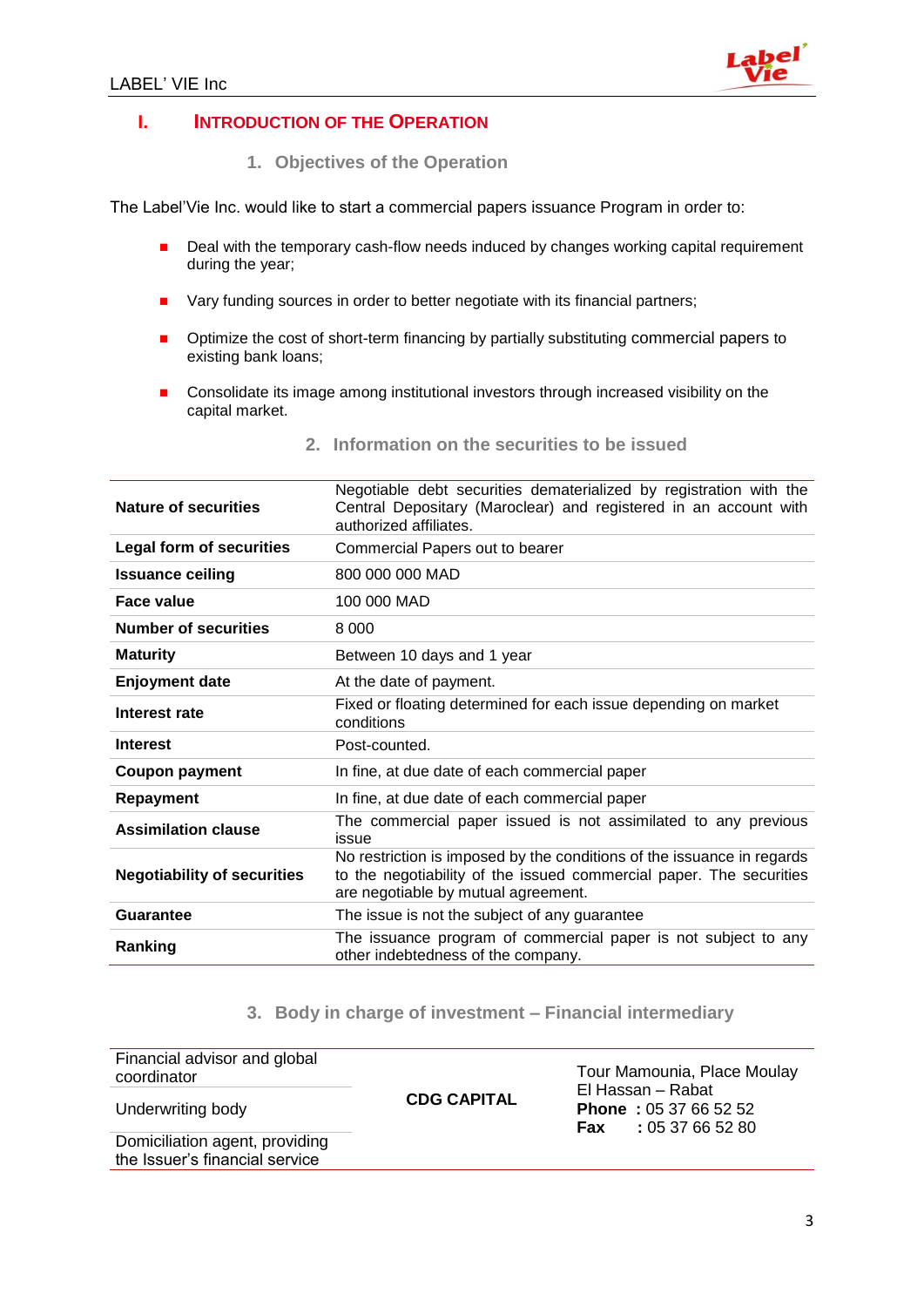

# **II. LABEL'VIE INC. PRESENTATION**

**1. General information** 

| <b>Company name</b>                                  | Label'Vie S.A                                                                                                                                                                                                                                                                                                                                                                                                                                                                                                   |
|------------------------------------------------------|-----------------------------------------------------------------------------------------------------------------------------------------------------------------------------------------------------------------------------------------------------------------------------------------------------------------------------------------------------------------------------------------------------------------------------------------------------------------------------------------------------------------|
| <b>Registered office</b>                             | Rabat- Souissi, Km 3,5, angles rue Rif et Zaërs                                                                                                                                                                                                                                                                                                                                                                                                                                                                 |
| <b>Phone</b>                                         | 05 37 56 95 95                                                                                                                                                                                                                                                                                                                                                                                                                                                                                                  |
| Fax                                                  | 05 37 56 95 66                                                                                                                                                                                                                                                                                                                                                                                                                                                                                                  |
| Website                                              | www.labelvie.ma                                                                                                                                                                                                                                                                                                                                                                                                                                                                                                 |
| <b>Legal form</b>                                    | Incorporate company of Moroccan private law with an administrative<br>Board.                                                                                                                                                                                                                                                                                                                                                                                                                                    |
| <b>Constitution date</b>                             | October 16 <sup>th</sup> , 1985                                                                                                                                                                                                                                                                                                                                                                                                                                                                                 |
| Lifespan:                                            | 99 years                                                                                                                                                                                                                                                                                                                                                                                                                                                                                                        |
| Trade register #:                                    | 27 433 - Rabat                                                                                                                                                                                                                                                                                                                                                                                                                                                                                                  |
| <b>Fiscal year</b>                                   | From January 1 <sup>st</sup> to December 31 <sup>st</sup> .                                                                                                                                                                                                                                                                                                                                                                                                                                                     |
| Date entering to the<br>stock exchange               | July $2nd$ , 2008                                                                                                                                                                                                                                                                                                                                                                                                                                                                                               |
| Social capital (on<br>12/31/2015)                    | 254 527 700 MAD, divided into 2 545 277 shares with a nominal value of<br>100 MAD each.                                                                                                                                                                                                                                                                                                                                                                                                                         |
| <b>Company purpose</b>                               | According to Article 2 of the statute, the company shall have as objective :                                                                                                                                                                                                                                                                                                                                                                                                                                    |
|                                                      | "The purchase and sale, in the form of self-service (supermarket) or in<br>$\blacktriangleright$<br>any other form, of any item or consumer product including: food,<br>cleaning products, perfumes, lingerie, hardware and gardening<br>products, furniture and decoration products, children's items (toys,<br>hosiery, etc.), household products (radio, television, photos, cookers,<br>refrigerators, etc.); paramedical products, tobacco, tobacco products,<br>newspapers, stationery and book products; |
|                                                      | Operating a bakery, patisserie, butchery, fishery, rotisserie, etc.).<br>$\blacktriangleright$                                                                                                                                                                                                                                                                                                                                                                                                                  |
|                                                      | The purchase and retail sale of all beverages (alcoholic or else), all in<br>$\blacktriangleright$<br>accordance with the laws and regulations applicable in Morocco;                                                                                                                                                                                                                                                                                                                                           |
|                                                      | The Company may also have interest in any Moroccan or foreign<br>$\blacktriangleright$<br>companies whose trade would be similar to the Company, or are likely to<br>promote and develop their own business;                                                                                                                                                                                                                                                                                                    |
|                                                      | And more generally, all industrial, commercial, financial, movable or<br>$\blacktriangleright$<br>immovable property directly or indirectly related to the company<br>objectives and are likely to achieve such objectives"                                                                                                                                                                                                                                                                                     |
| <b>Place to consulting</b><br>legal documents        | The social, legal and accounting documents whose disclosure is<br>required by law and the statute, might be reviewed at the registered<br>office of the company.                                                                                                                                                                                                                                                                                                                                                |
| <b>Competent Court in the</b><br>event of litigation | <b>Commercial Court of Rabat</b>                                                                                                                                                                                                                                                                                                                                                                                                                                                                                |
| Tax regime                                           | The company is subject to the proportional corporate tax rate, that<br>$\blacktriangleright$<br>currently amounts to 31% according to its results in 2015                                                                                                                                                                                                                                                                                                                                                       |
|                                                      | The company is subject to VAT (0%, 7%, 10%, 14% et 20%), and to<br>$\mathbf{F}$<br>standart tax of 20% for investments and other income                                                                                                                                                                                                                                                                                                                                                                         |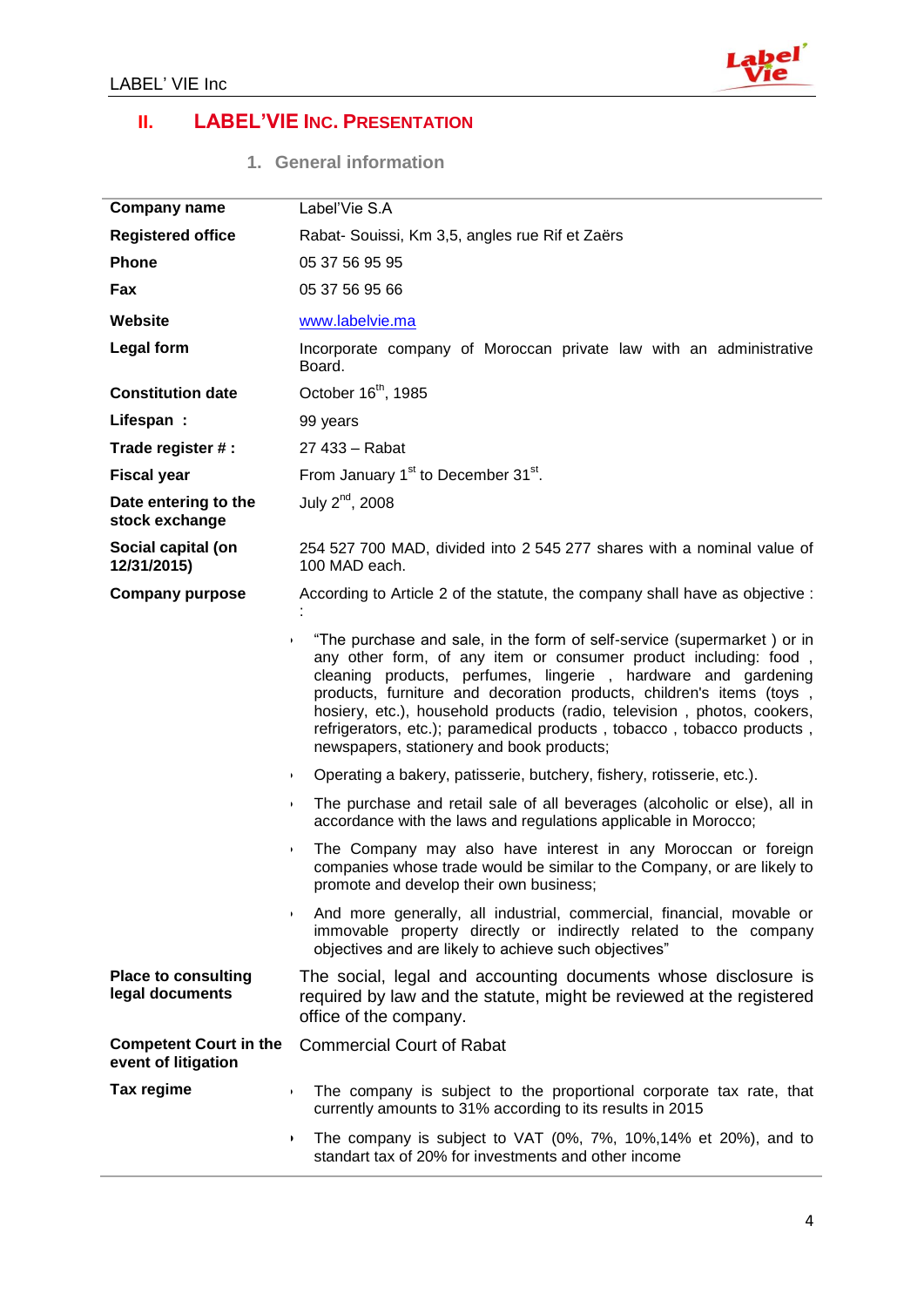

# **2. Information concerning the issuer's share capital**

|                                   | 12/31/2013                   |                   | 12/31/2014                        |                   | 12/31/2015                        |                   | 06/30/2016                 |                   |
|-----------------------------------|------------------------------|-------------------|-----------------------------------|-------------------|-----------------------------------|-------------------|----------------------------|-------------------|
| <b>shareholders</b>               | <b>Number of</b><br>shares   | $%$ of<br>capital | <b>Number of</b><br><b>shares</b> | $%$ of<br>capital | <b>Number of</b><br><b>shares</b> | $%$ of<br>capital | <b>Number</b><br>of shares | $%$ of<br>capital |
| Retail Holding                    | 1309744                      | 51,46%            | 1 293 621                         | 50,82%            | 1 315 207                         | 51,67%            | 1 315 207                  | 51,67%            |
| <b>SAHAM Assurance</b>            | 257 227                      | 10,11%            | 257 230                           | 10,11%            | 368 690                           | 14,49%            | 368 690                    | 14,49%            |
| ALJIA Holding (ex-<br>ETAMAR)     | 113 494                      | 4,46%             | 106 455                           | 4,18%             | 106 455                           | 4,18%             | 106 455                    | 4,18%             |
| <b>ARISAIG Africa</b><br>Consumer | 137 725                      | 5,41%             | 202 750                           | 7,97%             | 139 678                           | 5,49%             | 106 678                    | 4,19%             |
| <b>UNIMER</b>                     | ۰                            | 0,00%             |                                   | 0,00%             | 1                                 | 0,00%             | 1                          | 0,00%             |
| Employees                         | 6 5 9 3                      | 0,26%             | 1627                              | 0.06%             | 786                               | 0,03%             | 536                        | 0,02%             |
| Natural persons                   | $\qquad \qquad \blacksquare$ | 0.00%             |                                   | 0,00%             | 1                                 | 0,00%             | 8                          | 00,00%            |
| <b>Floating shares</b>            | 720 494                      | 28,31%            | 683 592                           | 26,86%            | 614 459                           | 24,14%            | 647 702                    | 25,45%            |
| Including treasury shares         |                              | $0.00\%$          |                                   | $0.00\%$          |                                   | $0.00\%$          | 5548                       | 0.22%             |
| Total                             | 2 545 277                    | 100,00%           | 2 545 277                         | 100,00%           | 2 545 277                         | 100,00%           | 2 545 277                  | 100%              |

# On June  $30<sup>th</sup>$ , 2016, the Label'Vie capital is distributed as follows:

*Source : Label' Vie*

### **3. Board of Directors Members**

On June 30th, 2016, the board of directors of Label'Vie is composed as follow:

| <b>Administrator</b>                                          | Date of<br>nomination | <b>Reappointment</b><br>date | <b>Mandate end</b>                               | Quality                                                     | <b>Functions in</b><br>Label'Vie Inc or in<br>the legal person in<br>the board of<br>directors.        |
|---------------------------------------------------------------|-----------------------|------------------------------|--------------------------------------------------|-------------------------------------------------------------|--------------------------------------------------------------------------------------------------------|
| Mr. Zouhair Bennani                                           | 03/25/2004            | 06/27/2014                   | OGM reviewing<br>accounts for<br>year 2019       | President of the<br>Board of directors of<br>Label'Vie Inc. | President of the<br>Board of directors of<br>Label'Vie Inc.                                            |
| Mr. Rachid Hadni                                              | 03/25/2004            | 06/27/2014                   | OGM reviewing<br>accounts for<br>year 2019       | Director and general<br>manager of<br>Label'Vie Inc.        | Director and general<br>manager of Label'Vie<br>Inc.                                                   |
| Mr. Saïd Alj                                                  | 06/20/2006            | 06/27/2014                   | OGM reviewing<br>accounts for<br>year 2019       | Administrator                                               | Intuitu personae                                                                                       |
| <b>Retail Holding</b><br>represented by M.<br>Zouhair Bennani | 03/25/2004            | 06/27/2014                   | OGM reviewing<br>accounts for<br>year 2019       | Administrator                                               | Chairman<br>Retail<br>of<br>Holding                                                                    |
| Mr. Adil Bennani                                              | 03/25/2007            | 06/27/2014                   | OGM reviewing<br>accounts for<br>year 2019       | Administrator                                               | Intuitu personae                                                                                       |
| Unimer represented by<br>Mr. Ismaïl Farih                     | 12/13/2007            | 06/27/2011                   | <b>GM</b> reviewing<br>accounts for<br>year 2016 | Administrator                                               | Chairman advisor                                                                                       |
| Mr. Said Ibrahimi                                             | 12/13/2007            | 06/27/2011                   | <b>GM</b> reviewing<br>accounts for<br>year 2016 | Administrator                                               | Intuitu personae                                                                                       |
| Saham Assurances<br>represented by Mme.<br>KawtarJohradi      | 10/10/2008            | 06/28/2012                   | OGM reviewing<br>accounts for<br>vear 2017       | Administrator                                               | Chief<br>executive<br>officer<br>of<br>Asset<br>Management<br>subsidiary of Groupe<br>Saham Assurances |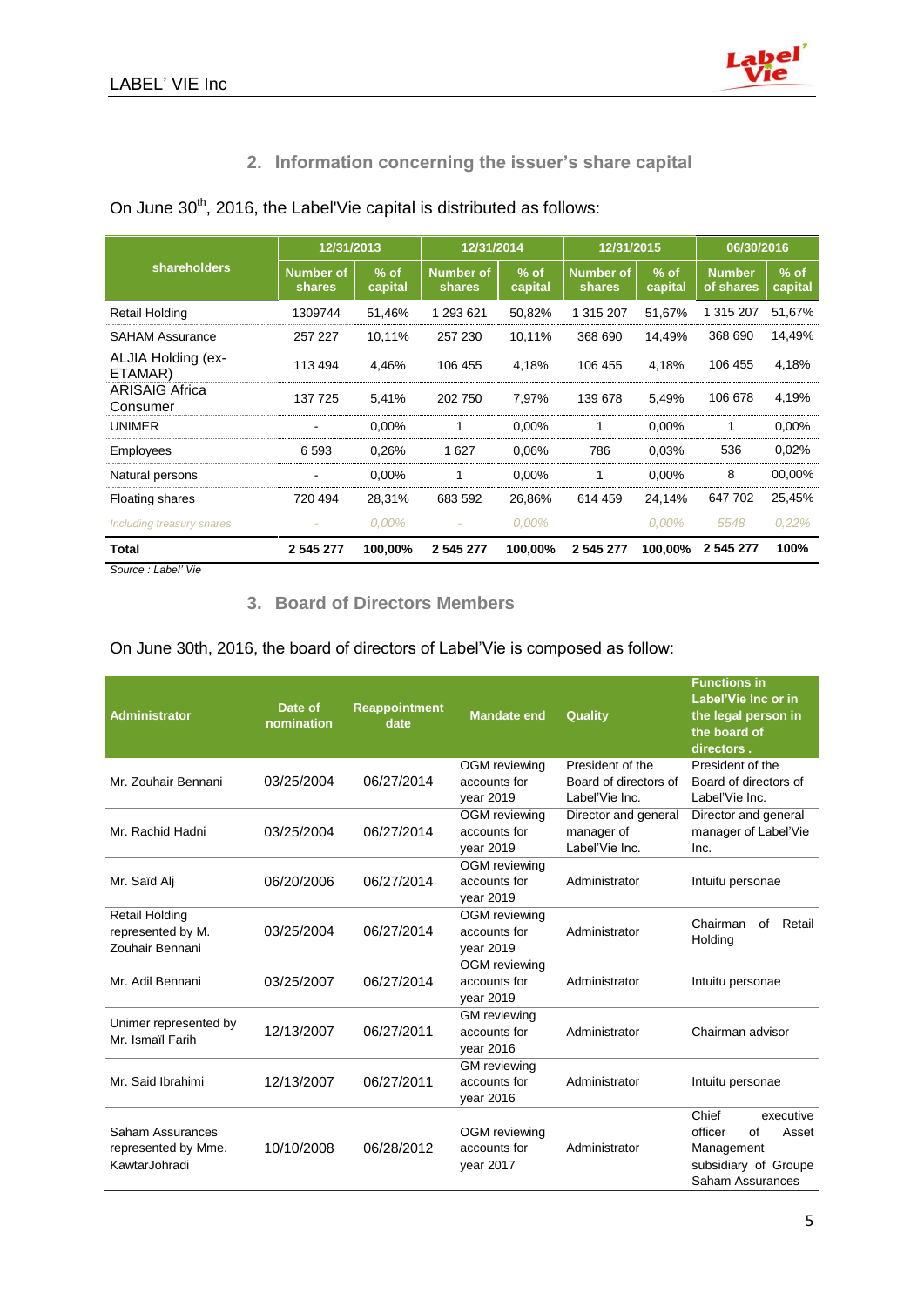

*Source : Label' Vie*

**4. Organizational flowchart**

On June 30<sup>th</sup>, 2016, the organizational flowchart of Label'Vie is as follows:



*Source : Label' Vie*

**5. Affiliation to the Best Financière Group**

Label'Vie Inc. is part of the Best Financière group whose legal structure is presented hereinafter: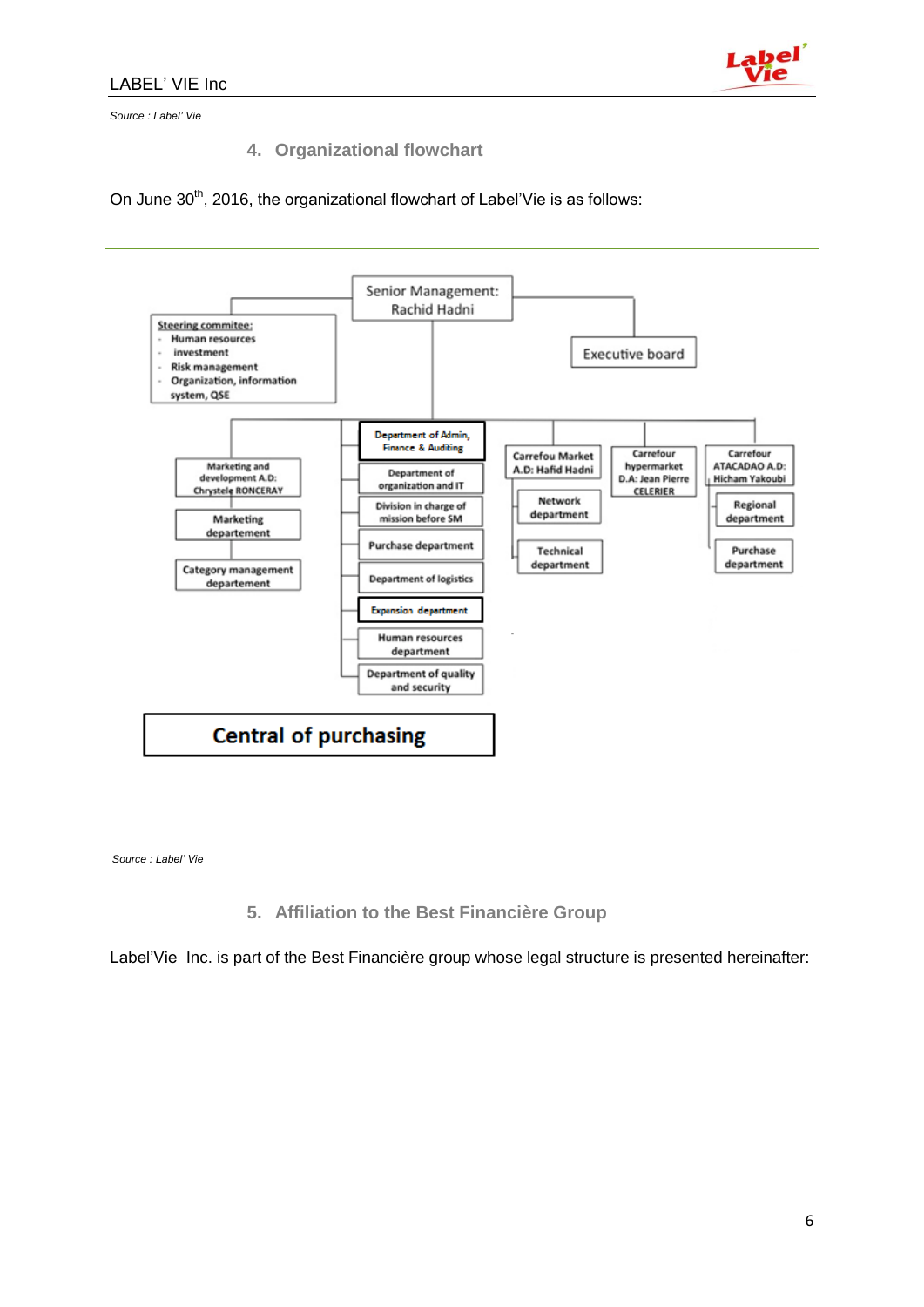# **Legal organizational chart of Best financière in june 30 th 2016:**



*Source : Label' Vie*

LABEL' VIE Inc

#### **6. Activity of Label'Vie**

#### On the 2013 –2015 period, the sales of the Label'Vie Group are presented as follow:

| l In Million MAD   |          |          |            |            |            |
|--------------------|----------|----------|------------|------------|------------|
|                    | 2013     | 2014     | Var 14/13  | 2015       | Var 15/14  |
| Sales of goods     | 5 308.40 | 5 760,20 | 8.50%      | 6 1 2 6 .0 | 6.4%       |
| In % of revenues   | 91.7%    | 91.3%    | $-0.4$ pts | 91.0%      | $+0.3$ pts |
| Sales of services  | 480,2    | 550.2    | 14.60%     | 606.0      | 10.1%      |
| In % of revenues   | 8.3%     | 8.7%     | $+0.4$ pts | $9.0\%$    | $+0.3$ pts |
| <b>Total sales</b> | 5788,60  | 6 310,40 | $9.00\%$   | 6732,0     | 6.7%       |

*Source : Label'Vie*

#### **2013 – 2014 Evolution**

The Group sales went from MAD 5 788.64 million to MAD 6 310.4 million, hence an increase of 9%.

The sales of goods reached MAD 5 760.2 million by the end of 2014. This is explained as follow:

- The increase of 3.2% in supermarket sales "Carrefour Market" to MAD 2 270 million;
- The increase of 27.6% in hypermarkets' sales to MAD 837.74 million;
- The increase of 8.2% in Atacadao sales to MAD 2 652.8 million.

Likewise, sales of goods and produced services increased to 14.6% between 2013 and 2014, rising from MAD 480.2 million to MAD 550.2 million.

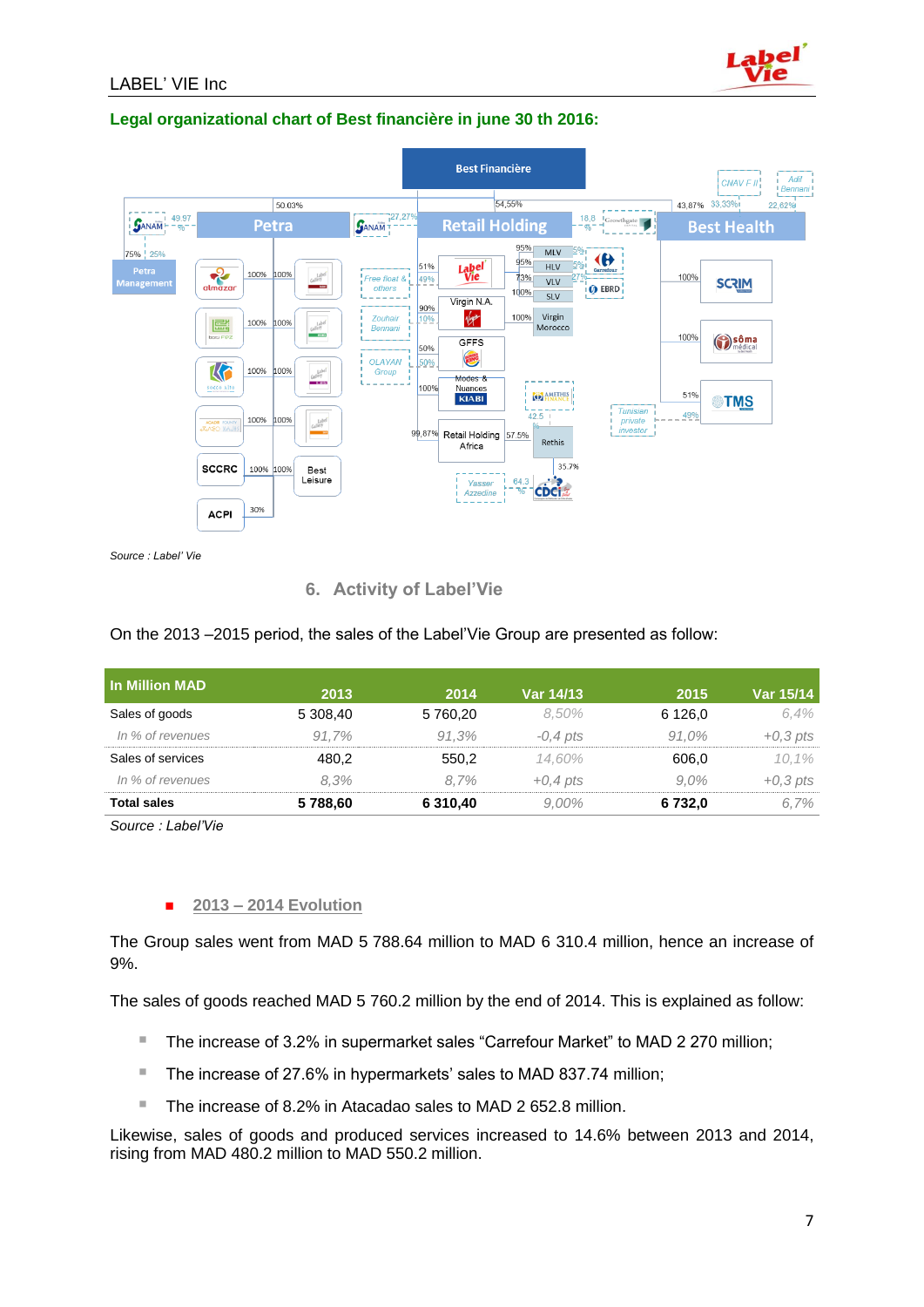

It should be noted that sales on constant structure remained relatively stable during the year 2014 compared to the level in 2013.

**2014 – 2015 Evolution**

Between 2014 and 2015, the Group's sales increased by 6.7% to MAD 6 732 million.

Sales of goods reached MAD 6 126 million in 2015, which represents an increase of 6.4% compared to 2014. This evolution is mainly explained by:

- The increase of 7% in "Carrefour Market" sales to MAD 2 438 million;
- The 38% increase of hypermarkets' sales to MAD 1 157 million;
- The 15% decrease of the Atacadao's sales to MAD 2 250 million.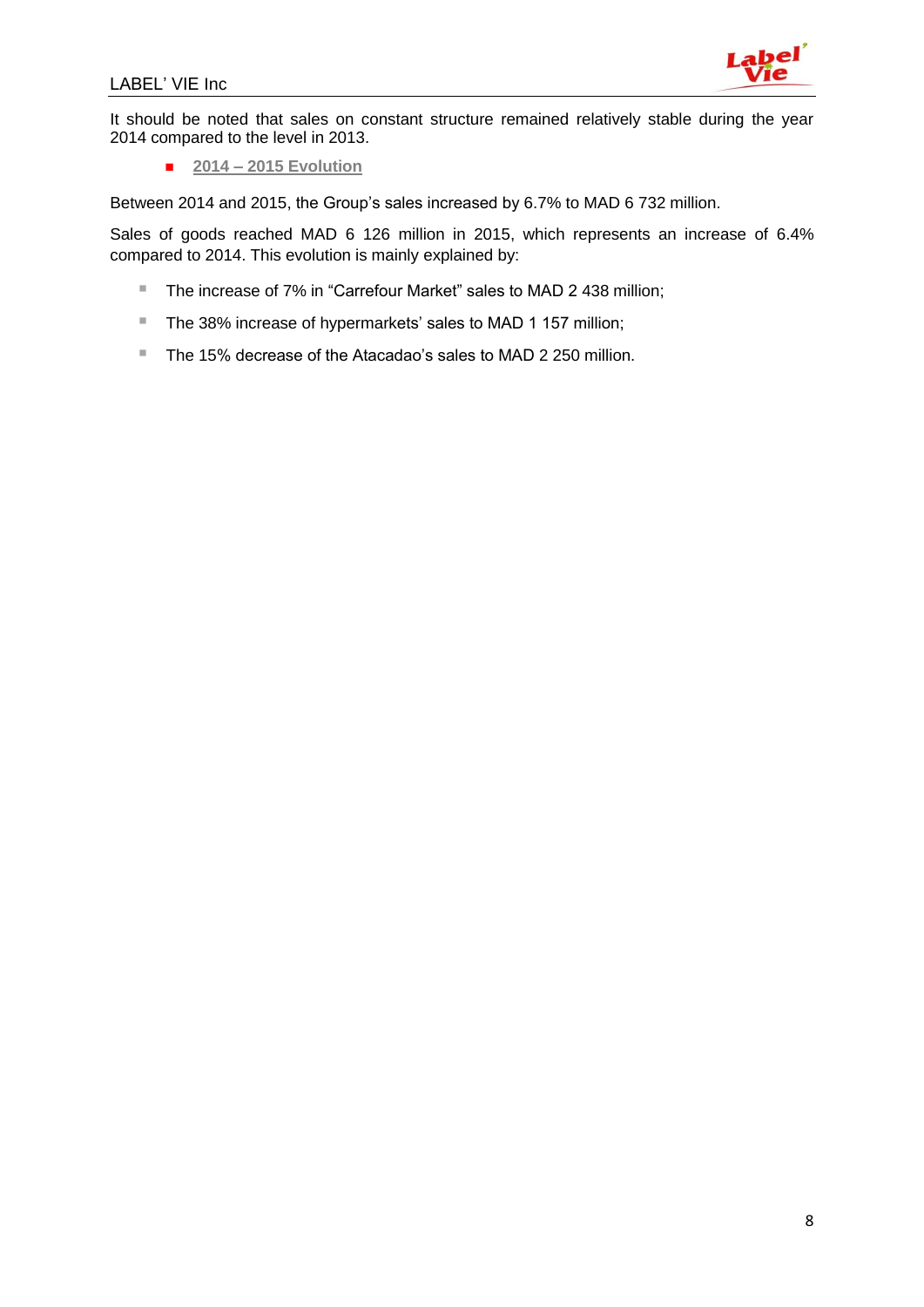

# **III. CONSOLIDATED FINANCIAL STATEMENT OF LABEL'VIE INC.**

### **1. Balance sheet**

| <b>Asset</b>                                       | 12/31/2013    | 12/31/2014    | 12/31/2015    |
|----------------------------------------------------|---------------|---------------|---------------|
| Non-value capital assets (A)                       |               |               |               |
| Preliminary fees                                   |               |               |               |
| Deferred expense over several years                |               |               |               |
| Bond redemption premiums                           |               |               |               |
| <b>INTANGIBLE ASSETS (B)</b>                       | 373 686 534   | 424 886 091   | 479 890 288   |
| Capital in research and development                | 169 825 826   | 203 901 707   | 250 120 290   |
| Patents, trademarks and similar rights and values  | 17 809 770    | 34 981 703    | 43 767 315    |
| Goodwill                                           | 186 050 938   | 186 002 682   | 186 002 682   |
| Other intangible assets                            |               |               |               |
| <b>FIXED ASSETS (C)</b>                            | 3 029 598 760 | 3 030 252 370 | 3 242 283 305 |
| Lands                                              | 1823 993 158  | 1727679898    | 1728 772 791  |
| Constructions                                      | 648 679 173   | 625 919 959   | 639 204 404   |
| Technical installations. materials and tools       | 191 444 798   | 222 585 879   | 219 836 460   |
| Transportation equipment                           | 43 288        | 386 972       | 346 082       |
| Furniture, office equipment and different fittings | 197 770 348   | 215 251 398   | 267 518 870   |
| Other fixed assets                                 |               |               |               |
| Ongoing fixed assets                               | 167 667 994   | 238 428 264   | 386 604 698   |
| <b>FINANCIAL ASSESTS (D)</b>                       | 80 096 623    | 106 682 105   | 128 627 057   |
| <b>Fixed loans</b>                                 |               |               |               |
| Other financial receivables                        | 76 000        | 124 994       | 68 986        |
|                                                    | 23 433 623    | 29 909 885    | 30 750 345    |
| Equity securities                                  | 56 587 000    | 76 647 226    | 97 807 726    |
| Other fixed securities                             |               |               |               |
| <b>CURRENCY TRANSLATION - ACTIVE (E)</b>           |               |               |               |
| Decrease in fixed receivables                      |               |               |               |
| Increase in financial debts                        |               |               |               |
| TOTAL I (A+B+C+D+E)                                | 3 483 381 917 | 3 561 820 567 | 3850800650    |
| STOCKS (F)                                         | 919 486 573   | 998 541 388   | 1 063 707 797 |
| Goods                                              | 914 963 258   | 994 465 315   | 1 056 930 273 |
| Materials and supplies, consumables                | 4 523 315     | 4 076 073     | 6777524       |
| Ongoing products                                   |               |               |               |
| Intermediate and residual products                 |               |               |               |
| Finished products                                  |               |               |               |
| <b>OPERATING RECEIVABLES (G)</b>                   | 1426 905 788  | 1722 012 301  | 1 586 986 508 |
| Trade receivables, deposits and down-payments      | 21 217 509    | 36 664 356    | 55 892 089    |
| Suppliers and related accounts                     | 793 987 548   | 852 874 949   | 990 316 658   |
| Staff                                              | 7 663 554     | 7 423 008     | 9 312 622     |
| State                                              | 438 337 048   | 468 142 096   | 474 939 186   |
| Associates accounts                                | 547 020       | 0             | 0             |
| Other receivables                                  | 158 264 038   | 308 479 853   | 29 240 915    |
| Prepayment and accrued income                      | 6889071       | 48 428 038    | 27 285 039    |
| <b>CASH AND INVESTMENT SECURITIES (H)</b>          | 57 048 081    | 178 035 492   | 31 470 897    |
| <b>CURRENCY TRANSLATION - ACTIVE (I)</b>           | 360 457       | 223 450       | 272 353       |
| (current assets)                                   | 0             | 0             | 0             |
| TOTAL II (F+G+H+I)                                 | 2 403 800 899 | 2898812631    | 2 682 437 555 |
| <b>CASH ASSET POSITION</b>                         |               |               |               |
| Checks and cash values                             | 17 072 410    | 34 026 476    | 30 029 227    |
| Banks. TG et CP                                    | 58 260 272    | 708 752 455   | 315 371 114   |
| Imprest and flow-through - Fund                    | 8 0 6 5 8 9 0 | 10 058 899    | 9 260 076     |
| <b>TOTAL III</b>                                   | 83 398 572    | 752 837 830   | 354 660 417   |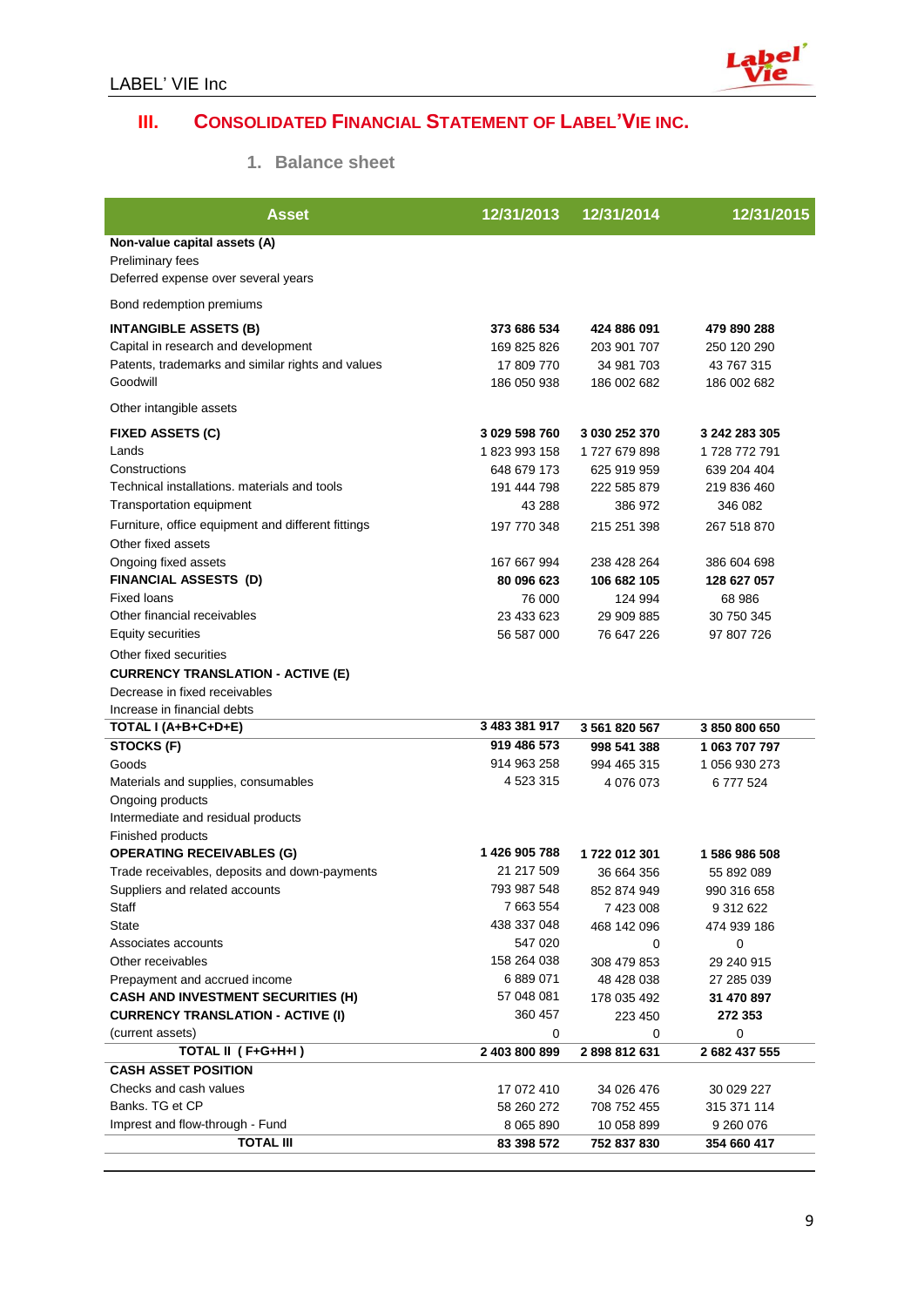

| <b>OVERALL TOTAL I+II+III</b>                              | 5970581389    | 7 213 471 028      | 6 887 898 622            |
|------------------------------------------------------------|---------------|--------------------|--------------------------|
| <b>Liabilities</b>                                         | 12/31/2013    | 12/31/2014         | 12/31/2015               |
| <b>EQUITY</b>                                              | 254 527 700   | 254 527 700        | 254 527 700              |
| Social or personal capital (1)                             | 254 527 700   | 254 527 700        | 254 527 700              |
| Less: Shareholders, uncalled subscribed capital            |               |                    |                          |
| Called capital Of which was transferred                    |               |                    |                          |
| Issue, merger and transfer premiums                        | 783 417 514   | 783 417 514        | 783 417 514              |
| Reevaluation reserve                                       | 59 813 722    | 59 813 722         | 59 813 722               |
| Legal reserve                                              | 15 115 490    | 17 655 922         | 21 807 066               |
| Other reserve                                              | 61 889 494    | 59 392 009         | 57 856 635               |
| Retained earnings (2)<br>Net income pending allocation (2) | 32 732 707    | 81 000 905<br>0    | 79 872 641<br>0          |
| Net income of fiscal year (2)                              | 54 641 007    | 80 295 672         |                          |
|                                                            | 1 262 137 635 |                    | 109 289 926              |
| Equity Total (A)                                           | 11 163 857    | 1 336 103 443      | 1 366 585 204            |
| Minority interests (B)                                     | 11 163 857    | 9858199<br>9858199 | 8 666 360                |
| Minority interests<br><b>Financing liabilities (C)</b>     | 1715 436 527  | 2 598 983 941      | 8 666 360                |
| Bond issues                                                | 900 000 000   | 1 900 000 000      | 2 106 325 224            |
| Other financing liabilities                                | 815 436 527   | 698 983 941        | 1616600000               |
| Sustainable provisions of liabilities and charges (D)      | 3 004 502     | 5 182 416          | 489 725 224<br>5 560 130 |
| Provisions of liabilities                                  | 3 004 502     | 5 182 416          | 5 560 130                |
| Provisions of charges                                      |               |                    |                          |
| Translation assets-liabilities (E)                         |               | $\mathbf 0$        | 0                        |
| Increase in fixed receivables                              |               |                    |                          |
| Decrease of financing liabilities                          |               |                    |                          |
| Total I(A+B+C+D+E)                                         | 2 991 742 521 | 3 950 127 999      | 3 487 136 919            |
| <b>Current liabilities debts (F)</b>                       | 2709 293 815  | 2845947090         | 3 251 230 504            |
| Trade receivables and related accounts                     | 2 079 036 304 | 2 194 068 046      | 2 565 949 118            |
| Customer payables. advances and down-payments              | 5 026 920     | 8 560 919          | 14 469 323               |
| Staff                                                      | 5 620 534     | 5899975            | 7 488 246                |
| Social bodies                                              | 11 385 866    | 10 711 114         | 12 900 049               |
| <b>State</b>                                               | 573 687 250   | 591 412 966        | 623 591 480              |
| Associated accounts                                        | 49 240        | 49 240             | 78 937                   |
| Other assets                                               | 3 907 367     | 3 222 595          | 8 597 817                |
| Accruals and deferred income                               | 30 580 335    | 32 022 236         | 18 155 534               |
| Other provisions for liabilities and charges (G)           | 1 360 457     | 67 053 567         | 29 227 165               |
| Currency translation - Passive (H)                         | 74 791        | 342 372            | 304 034                  |
| Total II (F+G+H)                                           | 2710729064    | 2913343029         | 3 280 761 703            |
| Liability cash flow                                        |               |                    |                          |
| Discount credit                                            |               |                    |                          |
| Cash loans                                                 | 268 109 805   | 350 000 000        | 120 000 000              |
| <b>Banks</b>                                               |               |                    |                          |
| <b>Total III</b>                                           | 268 109 805   | 350 000 000        | 120 000 000              |
|                                                            |               |                    |                          |
| <b>OVERALL TOTAL I+II+III</b>                              | 5 970 581 389 | 7 213 471 028      | 6887898622               |

(1)Personal debtor Capital

(2) Beneficiary (+). In the red (-)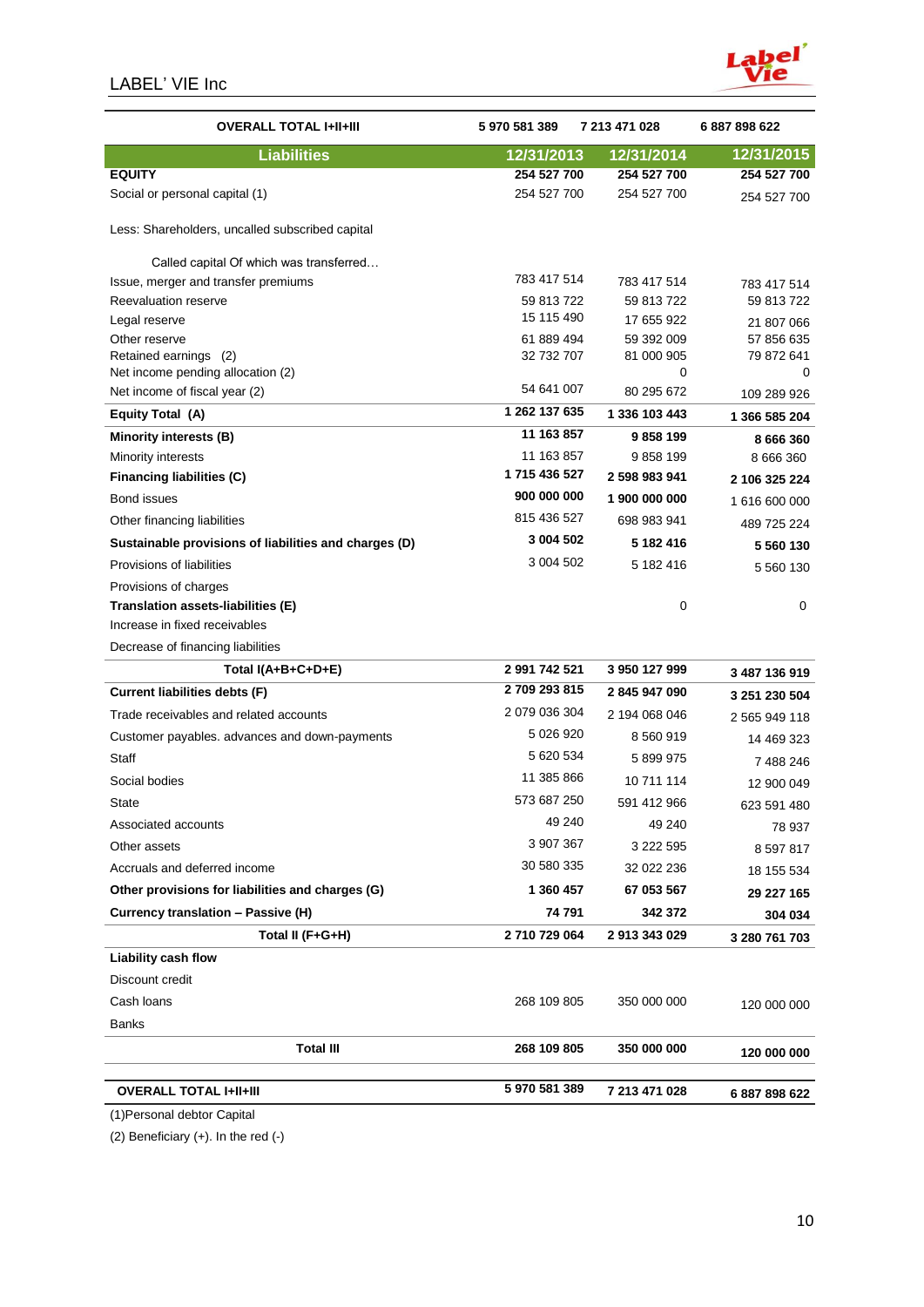

### **2. Income statement**

| <b>Revenue and Expense accounts (excluding tax)</b>      | 12/31/2013    | 12/31/2014    | 12/31/2015    |
|----------------------------------------------------------|---------------|---------------|---------------|
| <b>Operating revenues</b>                                |               |               |               |
| Goods sales (as it is)                                   | 5 308 419 165 | 5760 187 906  | 6 125 991 117 |
| Sales of goods and services produced                     | 480 156 257   | 550 221 939   | 605 969 279   |
| <b>Turnovers</b>                                         | 5788 575 422  | 6 310 409 844 | 6731960396    |
| Changes in product inventories (1)                       |               |               |               |
| Assets produced by the company itself                    |               |               |               |
| Operating subsidies                                      |               |               |               |
| Other operating revenues                                 |               |               |               |
| Reversals: transfer of expenses                          | 42 072 601    | 91 528 287    | 66 867 985    |
| Total I                                                  | 5 830 648 023 | 6 401 938 131 | 6798828381    |
| <b>Operating expenses</b>                                |               |               |               |
| Purchased goods resold (2)                               | 4 812 872 717 | 5 216 851 306 | 5 488 841 801 |
| Consumed purchases (2) of materials and supplies         | 111 569 080   | 121 242 935   | 133 357 197   |
| Other external expenses                                  | 284 236 452   | 315 618 023   | 334 956 253   |
| Taxes                                                    | 30 418 378    | 39 337 082    | 39 446 596    |
| Personnel expenses                                       | 282 945 848   | 296 904 449   | 326 244 564   |
| Other operating expenses                                 | $-32460$      | 44 247 378    | 387 235       |
| Operating charges                                        | 168 781 950   | 197 493 065   | 212 264 145   |
| <b>Total II</b>                                          | 5 690 791 964 | 6 231 694 239 | 6 535 497 791 |
| <b>Operating results (I-II)</b>                          | 139 856 059   | 170 243 893   | 263 330 590   |
| <b>Financial revenue</b>                                 |               |               |               |
| Income from equity securities and other fixed securities | 6785          | 7 0 8 0       | 6726          |
| Exchange gains                                           | 193 052       | 949 269       | 2 774 596     |
| Interest and other financial revenue                     | 15 159 076    | 41 964 675    | 43 727 028    |
| Financial reversals: transfer of expenses                | 12 149 246    | 20 335 114    | 22 606 890    |
| <b>Total IV</b>                                          | 27 508 159    | 63 256 138    | 69 115 240    |
| <b>Financial expenses</b>                                |               |               |               |
| Interest charges                                         | 117 848 357   | 147 672 344   | 167 393 617   |
| Exchange loss                                            | 771 343       | 1 004 177     | 1 064 764     |
| Other financial expenses                                 | 287 833       | 2768050       | 218 349       |
| <b>Financial allocations</b>                             | 360 438       | 223 431       | 272 334       |
| <b>Total V</b>                                           | 119 267 972   | 151 668 003   | 168 949 063   |
| Financial revenues (IV-V)                                | -91 759 813   | -88 411 865   | -99 833 823   |
| Current revenues (III+VI)                                | 48 096 247    | 81 832 027    | 163 496 767   |
|                                                          |               |               |               |
| <b>Non-current revenues</b>                              |               |               |               |
| Proceeds of sale of fixed assets                         | 86 670 038    | 466 160 009   | 668 048       |
| <b>Balancing subsidies</b>                               | 0             | 0             | 0             |
| Reversals over investment subsidies                      | 0             | 0             | 0             |
| Other non-current revenues                               | 2 359 579     | 17 400 493    | 40 772 746    |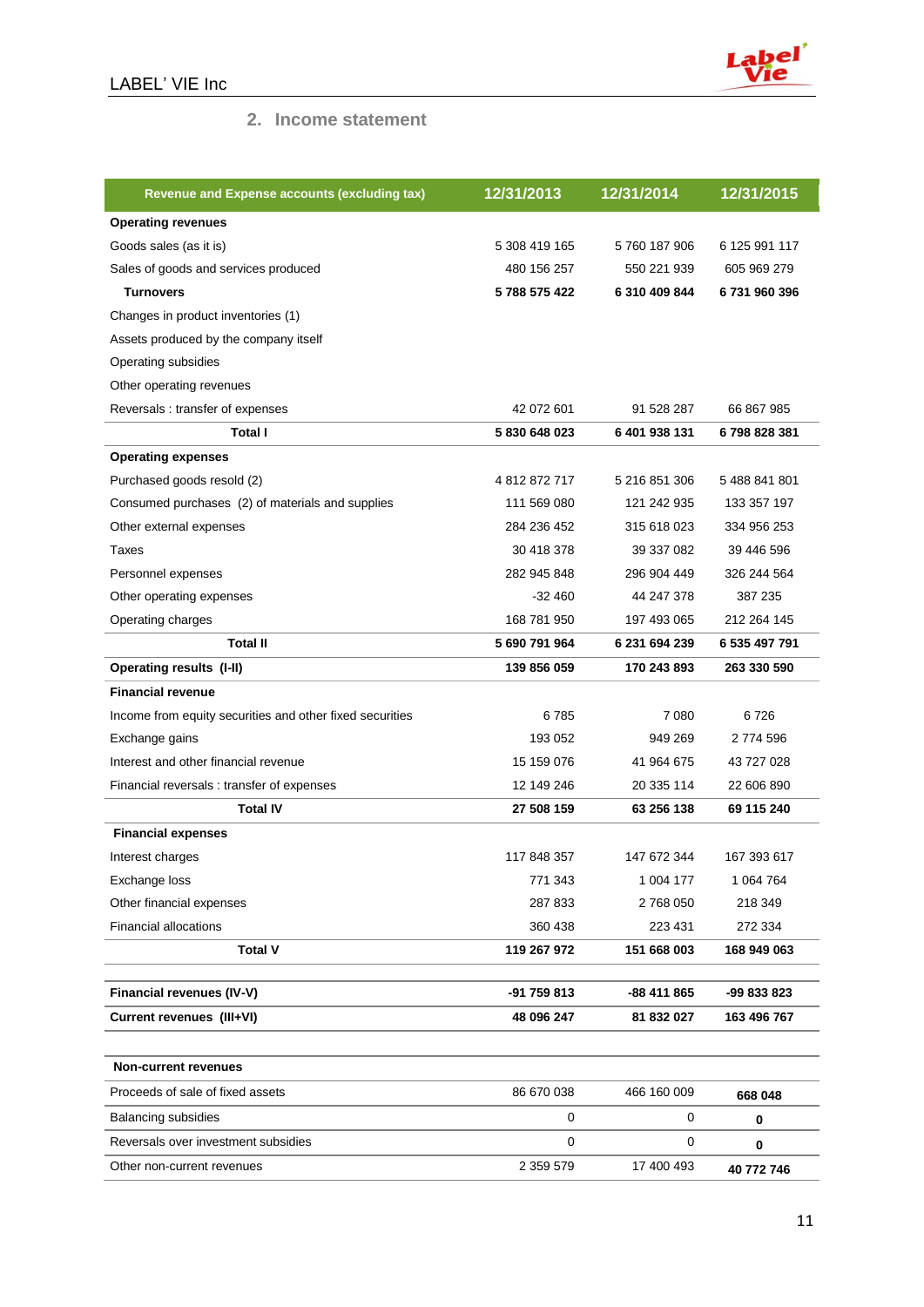# LABEL' VIE Inc



| Non-current reversals; Transfer of expenses         | 3 900 000  |             |             |
|-----------------------------------------------------|------------|-------------|-------------|
| <b>Total VIII</b>                                   | 92 929 617 | 483 560 502 | 41 440 794  |
| <b>Non-current expenses</b>                         |            |             |             |
| Net value of sold fixed asset repayment             | 39 413 329 | 363 040 253 | 1 436 044   |
| Approved subsidies                                  | 0          | 0           | 0           |
| Other non-current expenses                          | 10 096 886 | 61 854 860  | 38 815 632  |
| Non-current allocations to repayment and provisions | 2 524 844  | 24 556 900  | 1 200 451   |
| <b>Total IX</b>                                     | 52 035 059 | 449 452 013 | 41 452 126  |
| Non-current revenues (VIII-IX)                      | 40 894 558 | 34 108 490  | $-11333$    |
| Pre-tax revenues (VII+X)                            | 88 990 804 | 115 940 517 | 163 485 434 |
| <b>Revenues taxes</b>                               | 34 349 797 | 35 644 845  | 54 195 508  |
| Net revenues (XI-XII)                               | 54 641 007 | 80 295 672  | 109 289 926 |
| <b>RNPG</b>                                         | 55 946 664 | 81 018 924  | 107 819 593 |
|                                                     |            |             |             |

*Source : Label' Vie*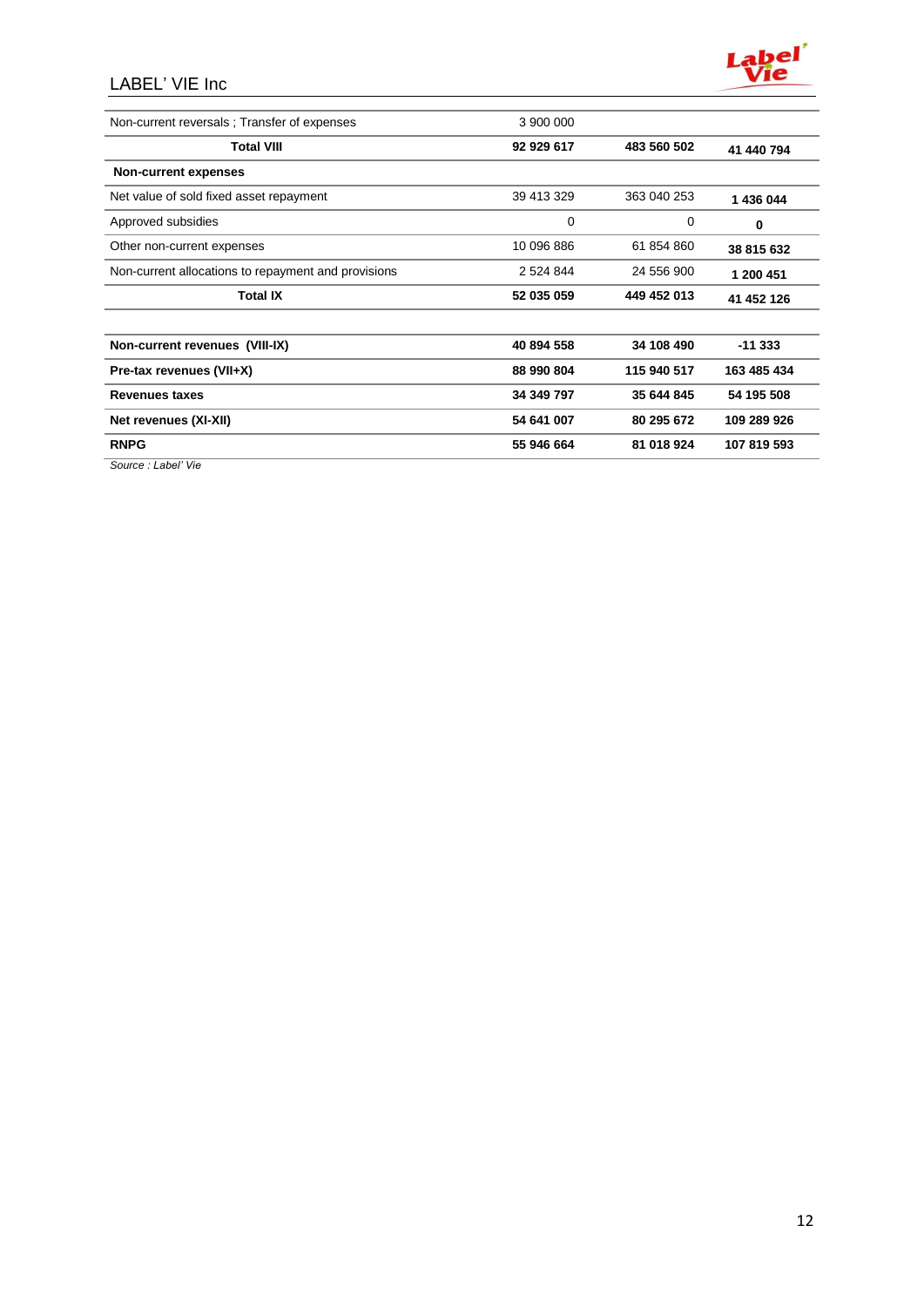

# **IV. RISK FACTORS**

**1. Economic risks** 

Future revenues and results of the Label'Vie Group depend on the development of the Moroccan economy.

The main activity of Label'Vie Group is selling consumer products. Thus, the turnover and profitability of the Label'Vie Group depend on the change of Moroccan consumer demand. The change of consumption in Morocco is correlated to changes in the economic situation of the country and, more particularly, to the disposable income of the population. The tightening or lower future growth of the Moroccan economy could have a negative impact on the increasing number of consumers and the average basket.

Economic risk is however mitigated in the case of Label'Vie Group, due to its structure of turnover, which mainly consist of selling alimentary products, thus there are a necessity.

### **2. Competitive risk**

Competitive risk includes the risk of an emerging organized new competitor as well as the risk of losing ground before existing competitors. Label'Vie Group may thus face intensifying competition within the Moroccan retail market because of competing brands development, resulting therefore in a loss of market share and lower revenues of Label'Vie Group.

### **3. Investment risk**

Investment risk is the risk of not achieving projects within the time and budget originally planned, which would induce a gap in project performance. However, Label'Vie Group has a rich experience in conducting store openings projects, supported by experts from PETRA. In addition, VLV also has a huge expertise in land management. Conversely, investment risk is reduced so far; all thanks to the decision made relative to gathering a team that is entirely dedicated to managing development, and who benefits from the experience of different Label'Vie Group operational departments.

The Label'Vie Group has also at hand the expertise of its partner, Carrefour International Partnership to carry out the development of new Carrefour hypermarkets.

In addition, the investment risk also includes certain risks relative to the shifts in real estate prices in Morocco. Demand on urban real estate is increasing due to population growth, increasing urbanization rate and easy access to credit. There is a greater probability that the property prices will continue increasing is important. This situation is considered a risk factor for Label'Vie Group, if it fails to limit the impact of auctioneering commercial real estate in its investment program.

This risk is however mitigated by the willingness of the State to create 15 new cities by 2020. These satellite towns constitute an offer of additional land in urban areas, which would tend to mitigate soaring prices.

### **4. Management risk**

As part of its business, the Label'Vie Group is subject to several risk management including: risks related to foods, to theft and fraud, as well as risks related to human resources.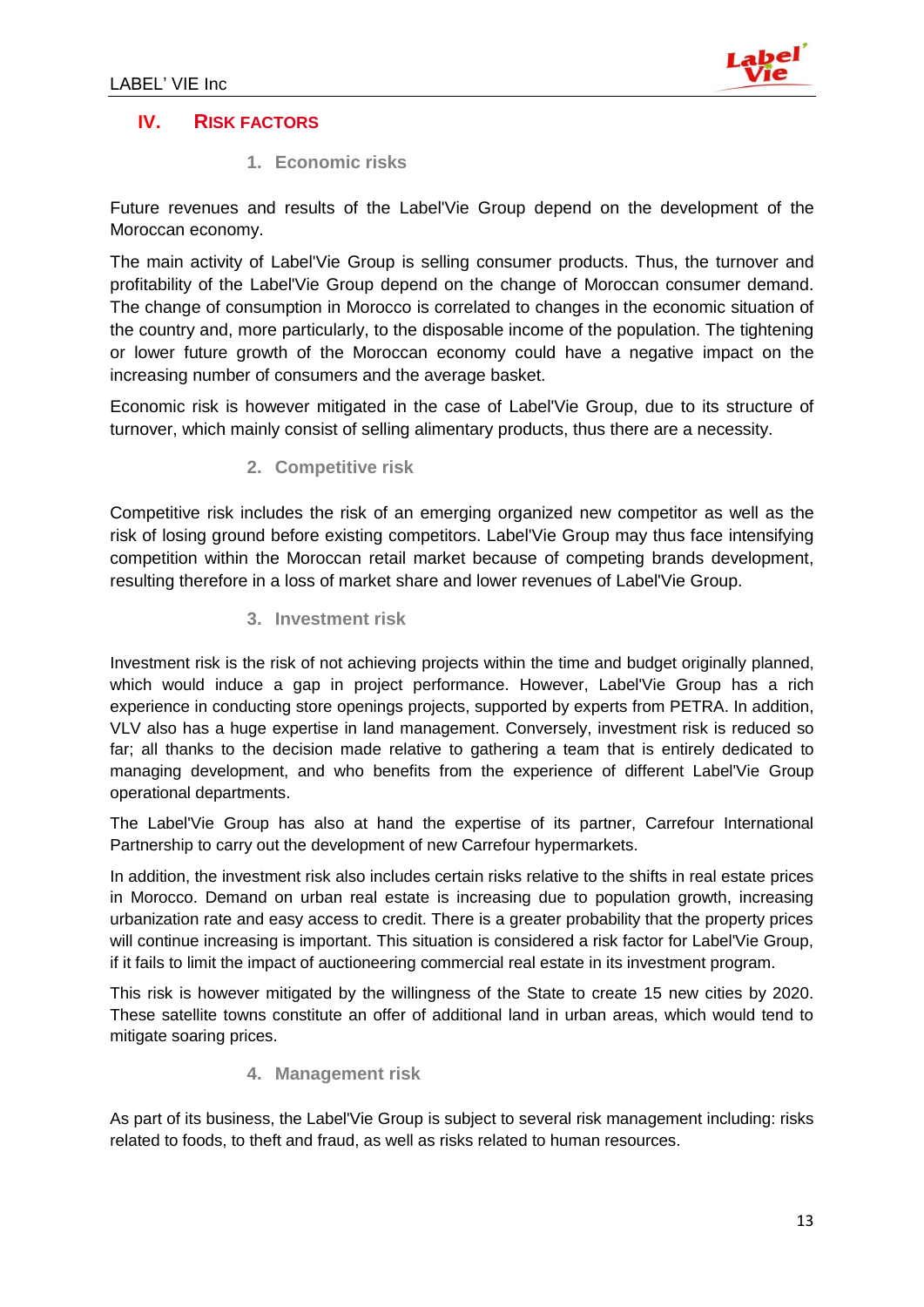Food products are by definition likely to cause real health risks. Although the company has liability assurances, yet a consumer affected by a food product purchased of only one of the brands sold in the Label'Vie Group could harm the image and reputation for the whole group. This could result in a loss of particular customers and affect the Group's revenues.

**5. Legal risk** 

### **a) Legal Risk pertaining to Sector of supermarkets**

Label'Vie Group activities are subject to many regulations related to the nature of the products it sells. The regulatory framework is likely to change, which could be favorable or unfavorable to the group. Such changes could lead to additional costs, or not being in line with the development Label'Vie Group model, or changing the competitive environment in which the group could develop.

### **b) Investment-based legal risk**

Any request for any license in order to construct large stores in major cities is investigated by municipalities that submit them to services and agencies for specific technical aspects, namely the Urban Agency and the Economic Division of the Prefecture. These requests are then processed by a tripartite committee chaired by the Director of the Urban Agency, in addition to other representatives of the municipality and the Town Hall. This committee then decides on the project in accordance with laws and regulations in effect, and according to the planning documents in force (Urban Master Plan, Development Plan, etc.).

As far as requests of operating licenses are concerned, it delivery is the responsibility of the president of the municipality in accordance with section 44 of the municipal charter. However, the investigation procedure of such requests, it differs from one municipality to another.

#### **6. Currency risk relative to purchases**

Label'Vie is a sourcing company on the international market of some imported products such as fresh products (Carrefour products, cheese, cooked meats, etc.), dry goods or certain bazaar products. And therefore like any importing company, it is exposed to the risk of unfavorable changes in exchange rates within the currency market.